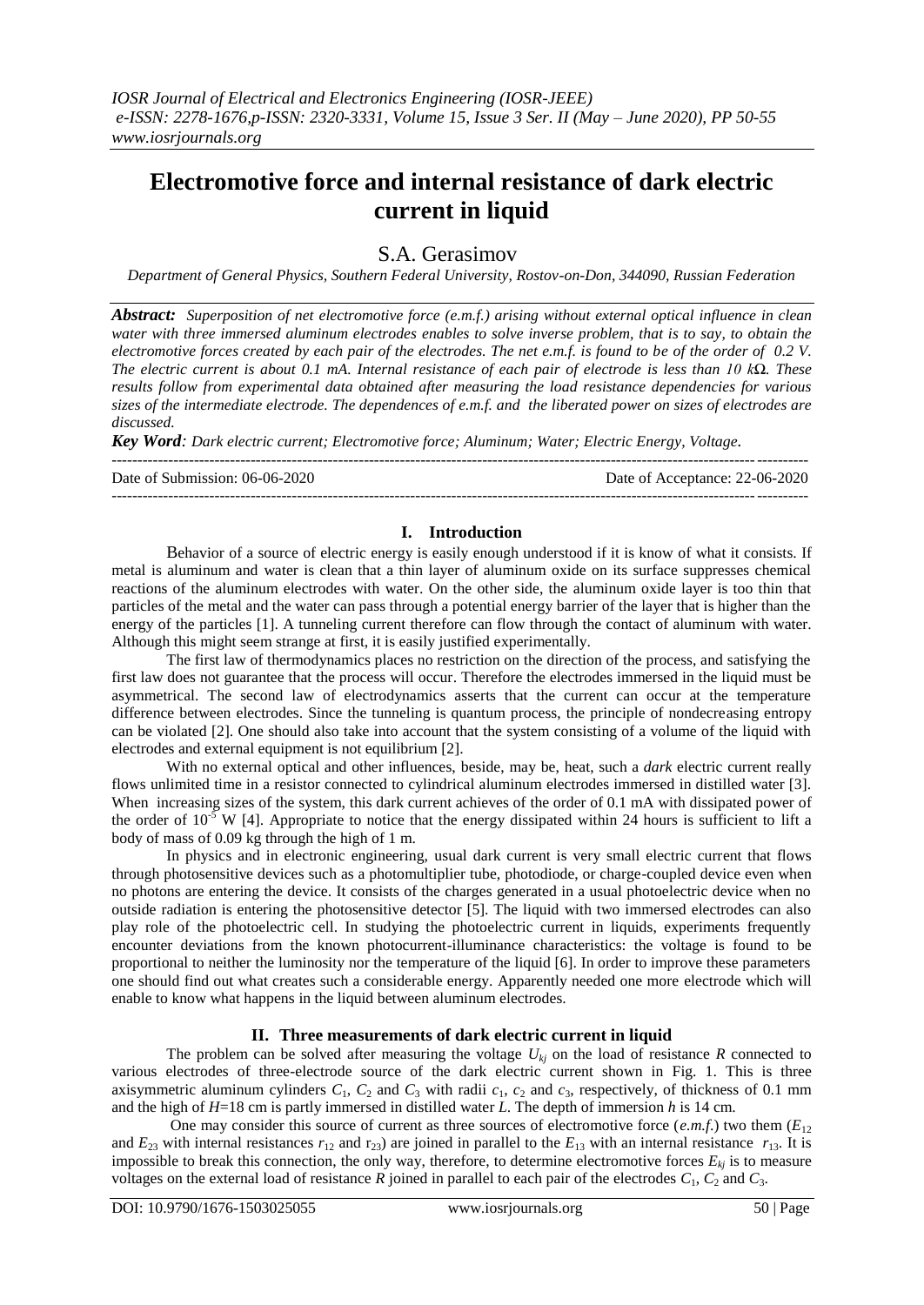

**Fig. 1.** Three cylindrical electrodes in liquid and their equivalent electromotive forces

For the first connection  $(k=1, j=3)$  shown in Fig.1 the equivalent *e.m.f.* and the internal resistance are

$$
E_1 = \frac{(E_{12} + E_{23})r_{13} + E_{13}(r_{12} + r_{23})}{r_{12} + r_{23} + r_{13}},
$$
\n(1)

$$
r_1 = \frac{r_{13}(r_{12} + r_{23})}{r_{12} + r_{23} + r_{13}},
$$
\n(2)

therefore, the load resistance dependence of the voltage  $U_{13}$  can be described be a linear dependence of  $1/U_{13}$ versus 1/*R*

$$
\frac{1}{U_{13}} = b_{13} + a_{13} \frac{1}{R} \tag{3}
$$

where

$$
b_{13} = \frac{r_{12} + r_{23} + r_{13}}{(E_{12} + E_{23})r_{13} + E_{13}(r_{12} + r_{23})},
$$
\n(4)

$$
a_{13} = \frac{r_{13}(r_{12} + r_{23})}{(E_{12} + E_{23})r_{13} + E_{13}(r_{12} + r_{23})}.
$$
\n(5)

Approximating the experimental data on  $U_{13}$  at various  $R$  by the linear function (3), one can obtain coefficients  $b_{13}$  and  $a_{13}$ , hence

$$
E_1 = 1/b_{13} ; r_1 = a_{13} E_1.
$$
 (6)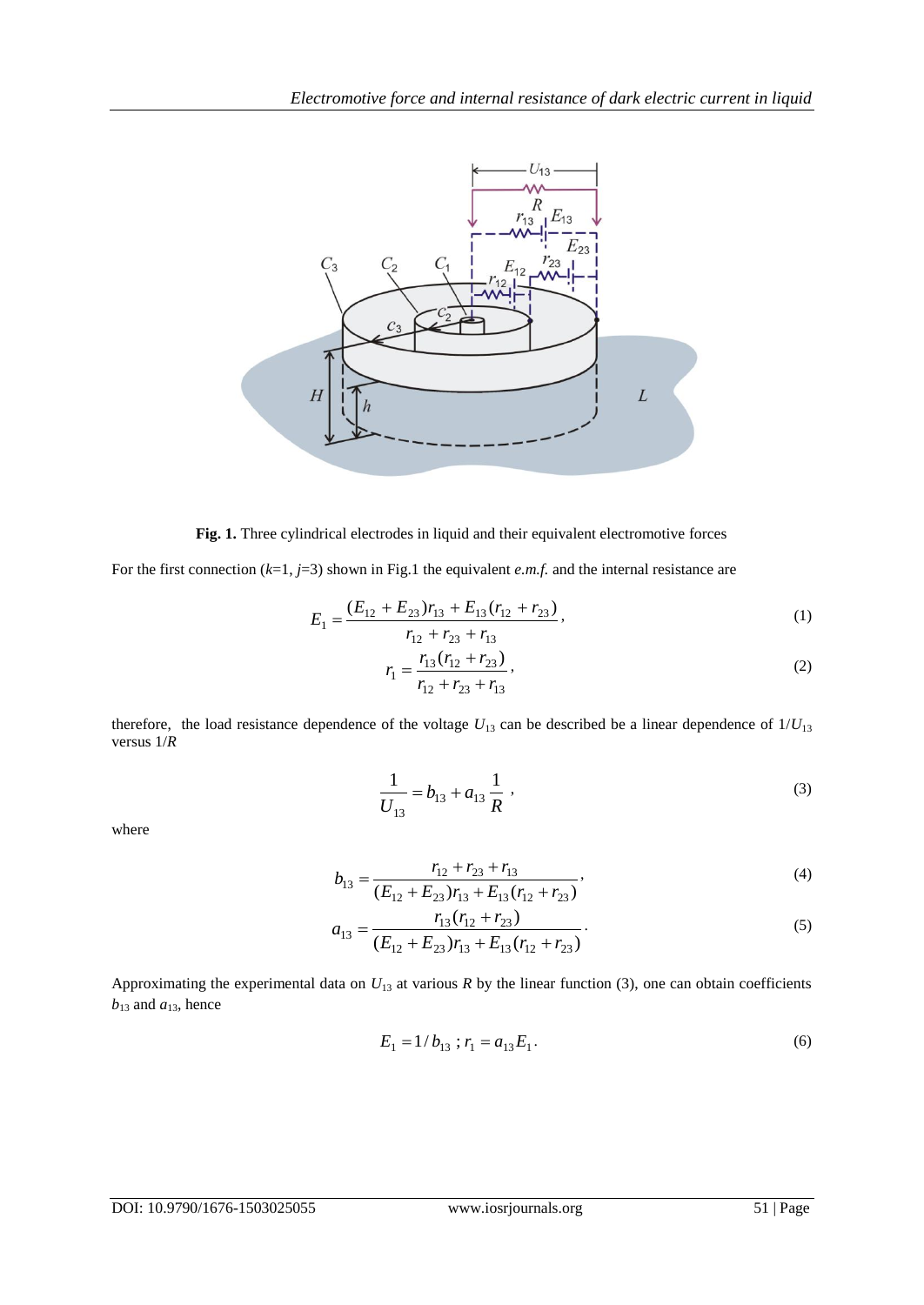For a connection of the load resistor in parallel to the small electrode  $C_1$  and the intermediate electrode  $C_2$ , electromotive forces  $E_{13}$  and  $E_{23}$  are connected in series and are joined in parallel to the *e.m.f.*  $E_{12}$  (Fig. 2-



 $(2)$ ).

#### **Fig. 2.** Second and third measurements

This means that the equivalent *e.m.f.*  $E_2$  and the internal resistance  $r_2$  corresponding to the second measurement (*k*=3, *j*=2) are

$$
E_2 = \frac{(E_{13} - E_{23})r_{12} + E_{12}(r_{13} + r_{23})}{r_{12} + r_{13} + r_{23}},
$$
\n(7)

$$
r_2 = \frac{r_{12}(r_{13} + r_{23})}{r_{12} + r_{13} + r_{23}},
$$
\n(8)

with coefficients

$$
b_{12} = \frac{(r_{12} + r_{13} + r_{23})}{(E_{13} - E_{23})r_{12} + E_{12}(r_{13} + r_{23})},
$$
\n(9)

$$
a_{12} = \frac{r_{12}(r_{13} + r_{23})}{(E_{13} - E_{23})r_{12} + E_{12}(r_{13} + r_{23})},
$$
\n(10)

of a linear regression

$$
\frac{1}{U_{12}} = b_{12} + a_{12} \frac{1}{R},\tag{10}
$$

so that

$$
E_2 = 1/b_{12} ; r_2 = a_{12} E_2.
$$
 (11)

Analogous expressions for the equivalent electromotive force  $E_3$  and the internal resistance  $r_3$ corresponding the third measurement ( $k=2$ ,  $j=3$ ) can be obtained from (7)-(11) by the replacements  $r_{12}\rightarrow r_{23}$ , *r*<sub>13</sub>→*r*<sub>12</sub>, *r*<sub>23</sub>→*r*<sub>13</sub>, *E*<sub>12</sub> →*E*<sub>23</sub>, *E*<sub>13</sub>→*-E*<sub>12</sub>, *E*<sub>23</sub>→*-E*<sub>13</sub> (Fig. 2-(3)). Thus

$$
E_3 = \frac{(E_{13} - E_{12})r_{23} + E_{23}(r_{12} + r_{13})}{r_{12} + r_{13} + r_{23}},
$$
\n(12)

$$
r_3 = \frac{r_{23}(r_{12} + r_{13})}{r_{12} + r_{13} + r_{23}},
$$
\n(13)

$$
\frac{1}{U_{23}} = b_{23} + a_{23} \frac{1}{R},
$$
\n(14)

$$
b_{23} = \frac{r_{12} + r_{13} + r_{23}}{(E_{13} - E_{12})r_{23} + E_{23}(r_{12} + r_{13})},
$$
\n(15)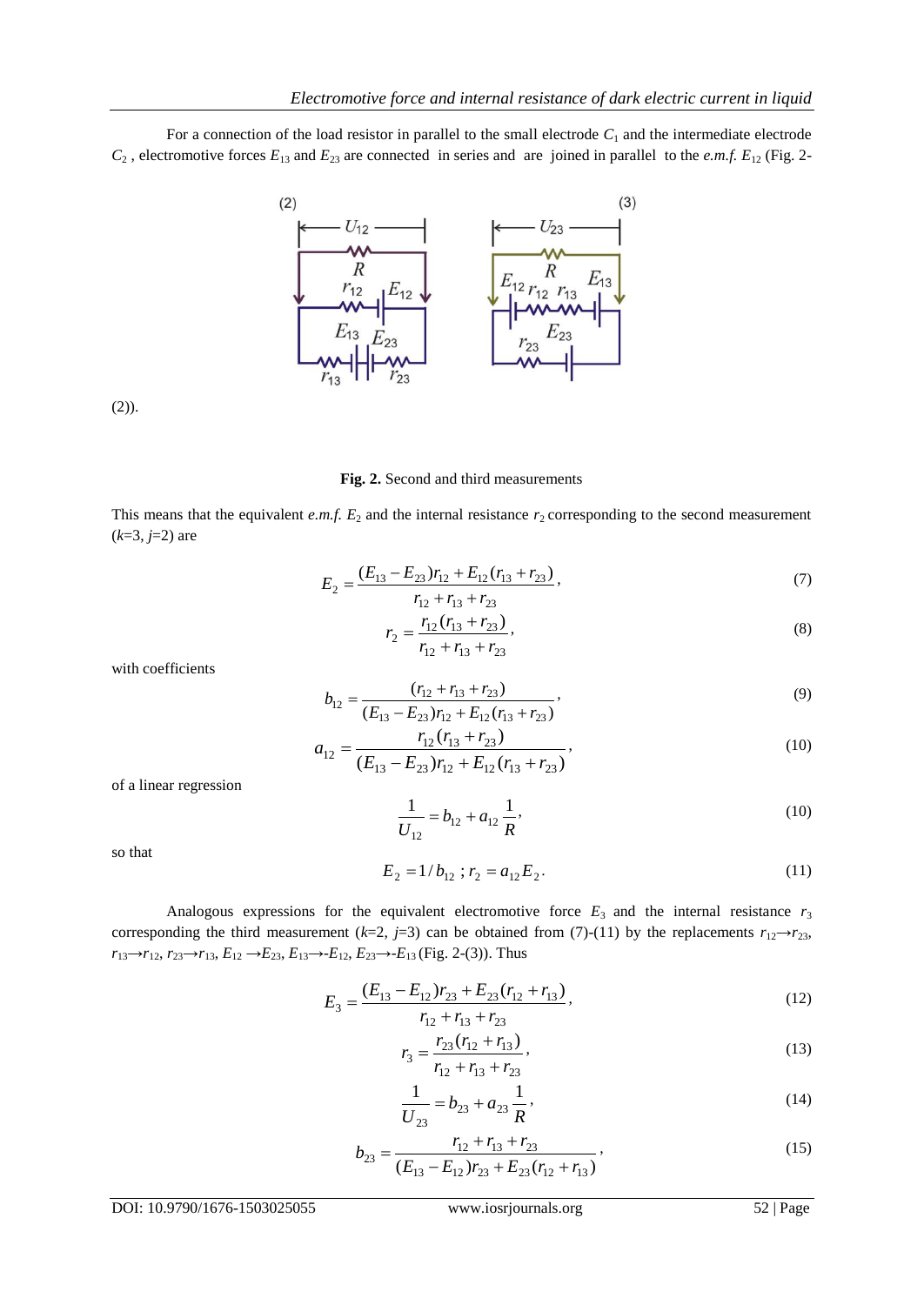$$
a_{23} = \frac{r_{23}(r_{12} + r_{23})}{(E_{13} - E_{12})r_{23} + E_{23}(r_{12} + r_{13})},
$$
\n(16)

and, of course

$$
E_2 = 1/b_{12} ; r_2 = a_{12} E_2.
$$
 (17)

All that mentioned above relates to usual conductors. For the electric current in liquid, it must be tested and confirmed. Especially it concerns to the net electromotive force as a superposition of *Ekj* created by various pairs of electrodes. Fig. 3 demonstrates results of measuring the load resistance dependencies of the voltages  $U_{kj}$  for all three variants of connections considered above. These simple and long in time measurements were curried out for  $c_1=1$  cm,  $c_3=15$  cm and for various values of radius of the intermediate electrode  $c_2$  but at constant temperature  $20^{\circ}$ C. For other values of  $c_2$ , the load resistance dependences are not much different shown in Fig. 3.



**Fig. 3.** Linearity of the inverse voltage versus conductivity of load resistor

First of all, representation of the voltage *U* as a dependence *U*=*ER*/(*r*+*R*) is correct with high accuracy. Secondly, consideration of the net *e.m.f.* as a superposition of electromotive forces  $E_k$  ( $k=1,2,3$ ) which was made by necessity in order to determine  $E_{kj}$  and  $r_{kj}$ , is not superfluous. Although the dependences are near, the differences between them are essential.

#### **III. EMF and internal resistances**

Now we are in a position to solve the system of equations (2),(8),(13) that enables to obtain the internal resistances  $r_{kj}$  for measured values  $r_k$  from (6),(11),(17) :

$$
r_{12} = -\frac{(r_1 - r_2 + r_3)^2 - 4r_1r_3}{2(r_1 - r_2 + r_3)},
$$
\n(18)

$$
r_{13} = \frac{(r_1 - r_2 + r_3)^2 - 4r_1r_3}{2(r_1 - r_2 - r_3)},
$$
\n(19)

$$
r_{23} = \frac{(r_1 - r_2 + r_3)^2 - 4r_1r_3}{2(r_1 + r_2 - r_3)}.
$$
\n(20)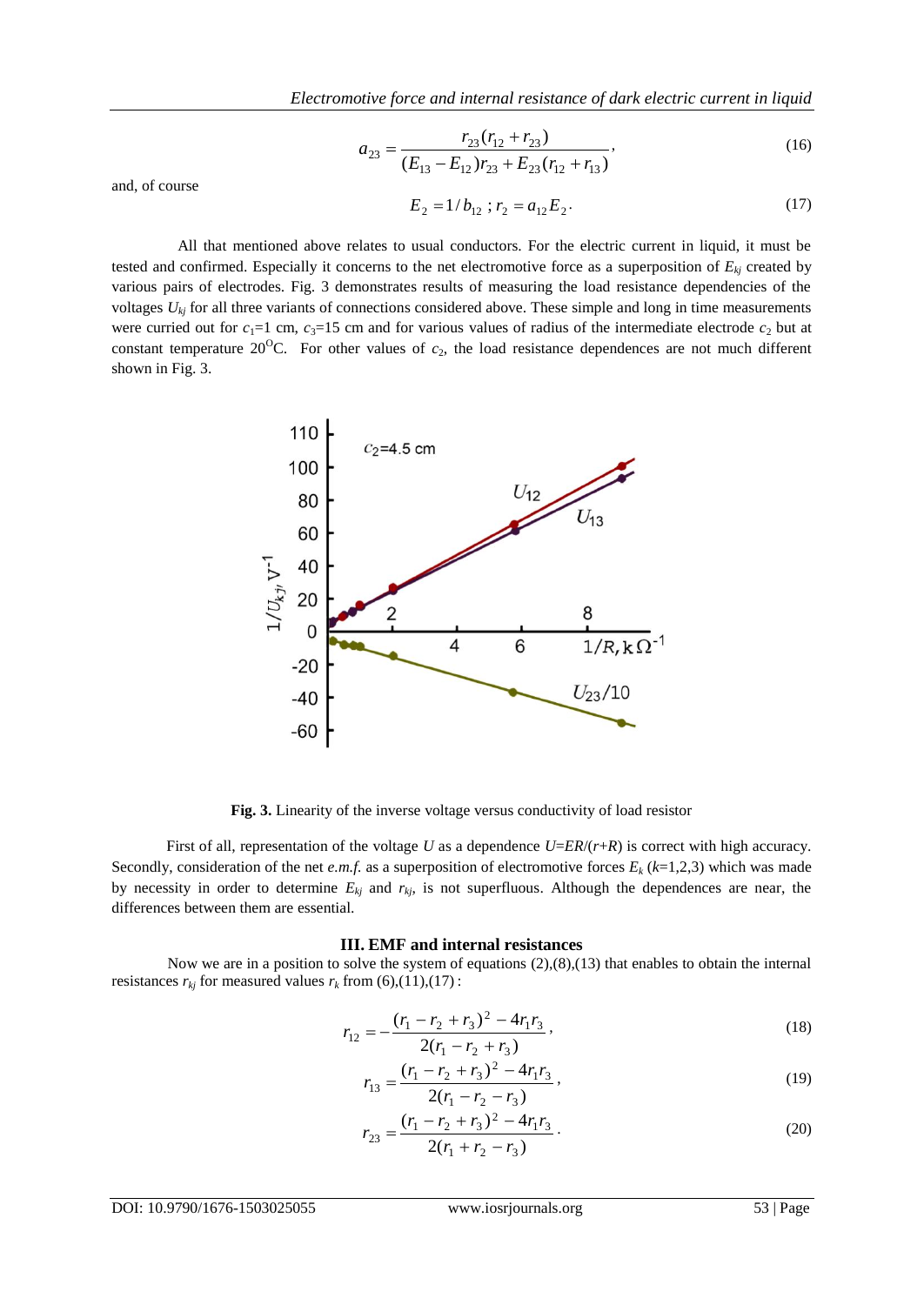For the obtained values  $r_{12}$ ,  $r_{13}$ ,  $r_{23}$ , and measured  $E_1$ ,  $E_2$ ,  $E_3$ , one can calculate the electromotive forces  $E_{12}$ ,  $E_{13}$ ,  $E_{23}$  by means of solving the system of equations (1),(7),(12):

$$
E_{12} = \frac{(r_{12} + r_{13} + r_{23})[E_2(r_{12} + r_{23}) + (E_3 - E_1)r_{12}]}{r_{13}(r_{13} + r_{23})},
$$
\n(21)

$$
E_{13} = \frac{(r_{12} + r_{13} + r_{23})E_1 - E_2(r_{12} + r_{13}) - E_3r_{12}}{r_{13} + r_{23}},
$$
\n(22)

$$
E_{23} = \frac{(r_{12} + r_{13} + r_{23})(E_2 - E_1)r_{23} + E_3[(r_{12} + r_{13})^2 + r_{12}r_{23}]}{r_{13}(r_{13} + r_{23})}.
$$
 (23)

In fact, this is a solution of the so-called ill-posed problem: unknown values of the electromotive forces are restrored from experimental dependencies  $U_k = E_k R/(r_r + R)$ . Results of the prosessing experimental data measured for five radii of the intermediate electrodes is found to be quite unexpected (Fig. 4). In general the electromotive force arizes in the range between first and second electrodes but there exists optimal radius of the second electrode at which the *e.m.f.* is maximal. Although the *e.m.f.*  $E_{12}$  is a hidden electromotive force, one should think how to extract the  $E_{12}$  exceeded at list two times one without second electrode [4].



**Fig. 4.** Variations of electromotive force with radius of second electrode

Large magnitude of  $E_{12}$  says little about. Maximum of dissipated energy corresponds to the load resistance equal to internal resistance of a source of electric energy. Therefore one should pay attention to dependences of dissipated power *Pkj* on sizes of the system. In this case the power of electric energy developed in the load resistance  $R=r_{kj}$  is  $P_{kj}=E_{kj}^{2}/4r_{kj}$ .